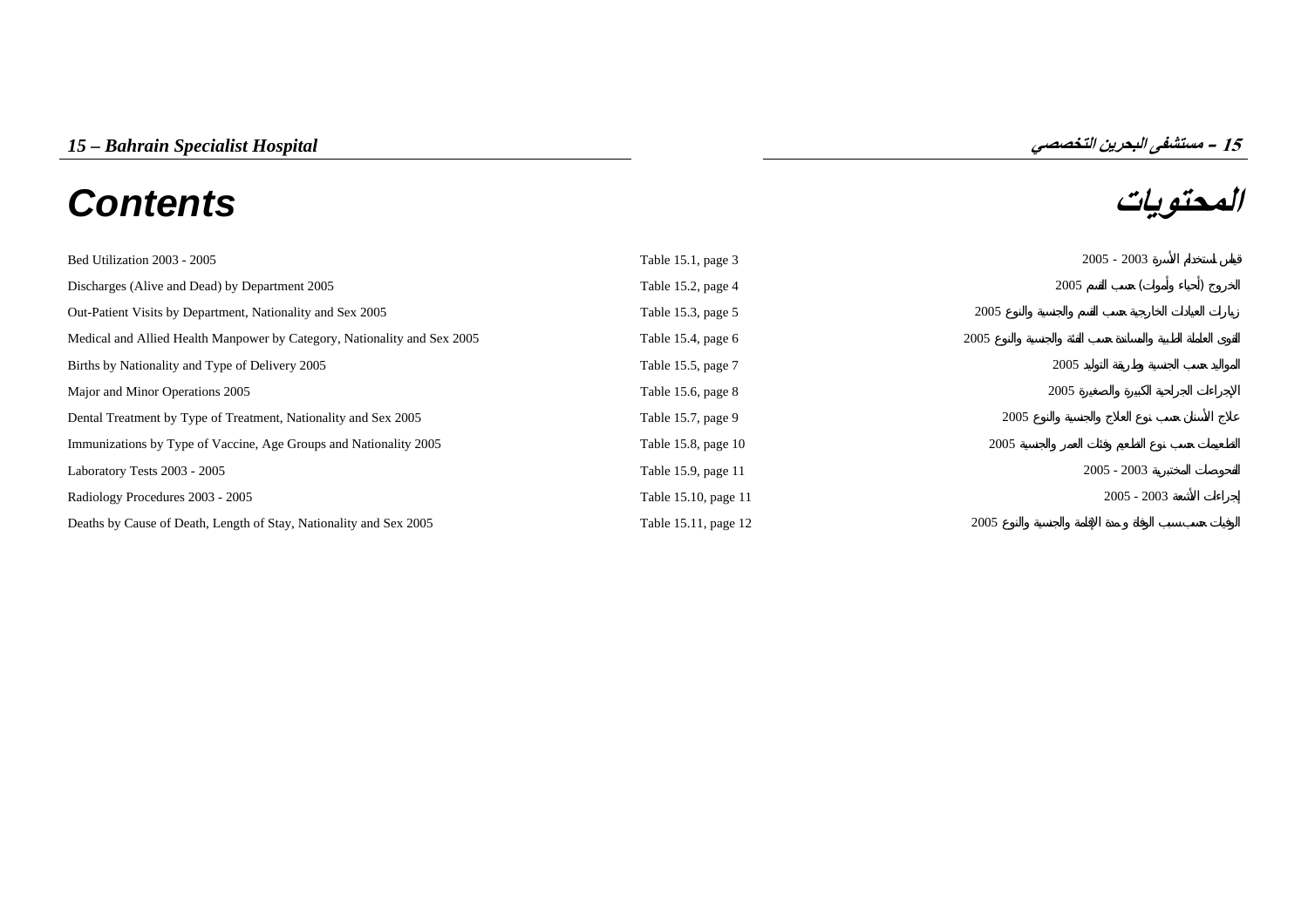### **2005 - 2003**

**Bed Utilization 2003 - 2005** 

<span id="page-1-0"></span>

| <b>Description</b><br>2005<br>2004<br>2003<br>3,592<br>2,392<br>1,521<br>Total admissions<br>3,564<br>2,398<br>1,483<br>Total discharges<br>Number of beds<br>56<br>56<br>54<br>19,710<br>Bed days available<br>20,440<br>20,496<br>Patient days-overnight<br>9,890<br>6,662<br>4,361<br>1131<br>Patients days < 1 day<br>828<br>773<br>Total patients days<br>11,021<br>7,490<br>5,134<br>Bed occupancy rate<br>53.9<br>36.5<br>26.0<br>Turnover rate<br>63.6<br>42.8<br>27.5<br>9.8<br>Turnover interval<br>2.6<br>5.4<br>9.8<br>6.5<br>4.2<br>Average daily admission<br>6.6<br>9.8<br>4.1<br>Average daily discharge |                        |     |     |     |
|--------------------------------------------------------------------------------------------------------------------------------------------------------------------------------------------------------------------------------------------------------------------------------------------------------------------------------------------------------------------------------------------------------------------------------------------------------------------------------------------------------------------------------------------------------------------------------------------------------------------------|------------------------|-----|-----|-----|
|                                                                                                                                                                                                                                                                                                                                                                                                                                                                                                                                                                                                                          |                        |     |     |     |
|                                                                                                                                                                                                                                                                                                                                                                                                                                                                                                                                                                                                                          |                        |     |     |     |
|                                                                                                                                                                                                                                                                                                                                                                                                                                                                                                                                                                                                                          |                        |     |     |     |
|                                                                                                                                                                                                                                                                                                                                                                                                                                                                                                                                                                                                                          |                        |     |     |     |
|                                                                                                                                                                                                                                                                                                                                                                                                                                                                                                                                                                                                                          |                        |     |     |     |
|                                                                                                                                                                                                                                                                                                                                                                                                                                                                                                                                                                                                                          |                        |     |     |     |
|                                                                                                                                                                                                                                                                                                                                                                                                                                                                                                                                                                                                                          |                        |     |     |     |
|                                                                                                                                                                                                                                                                                                                                                                                                                                                                                                                                                                                                                          |                        |     |     |     |
|                                                                                                                                                                                                                                                                                                                                                                                                                                                                                                                                                                                                                          |                        |     |     |     |
|                                                                                                                                                                                                                                                                                                                                                                                                                                                                                                                                                                                                                          |                        |     |     |     |
|                                                                                                                                                                                                                                                                                                                                                                                                                                                                                                                                                                                                                          |                        |     |     |     |
|                                                                                                                                                                                                                                                                                                                                                                                                                                                                                                                                                                                                                          |                        |     |     |     |
|                                                                                                                                                                                                                                                                                                                                                                                                                                                                                                                                                                                                                          |                        |     |     |     |
|                                                                                                                                                                                                                                                                                                                                                                                                                                                                                                                                                                                                                          |                        |     |     |     |
|                                                                                                                                                                                                                                                                                                                                                                                                                                                                                                                                                                                                                          |                        |     |     |     |
|                                                                                                                                                                                                                                                                                                                                                                                                                                                                                                                                                                                                                          | Average length of stay | 3.1 | 3.1 | 3.5 |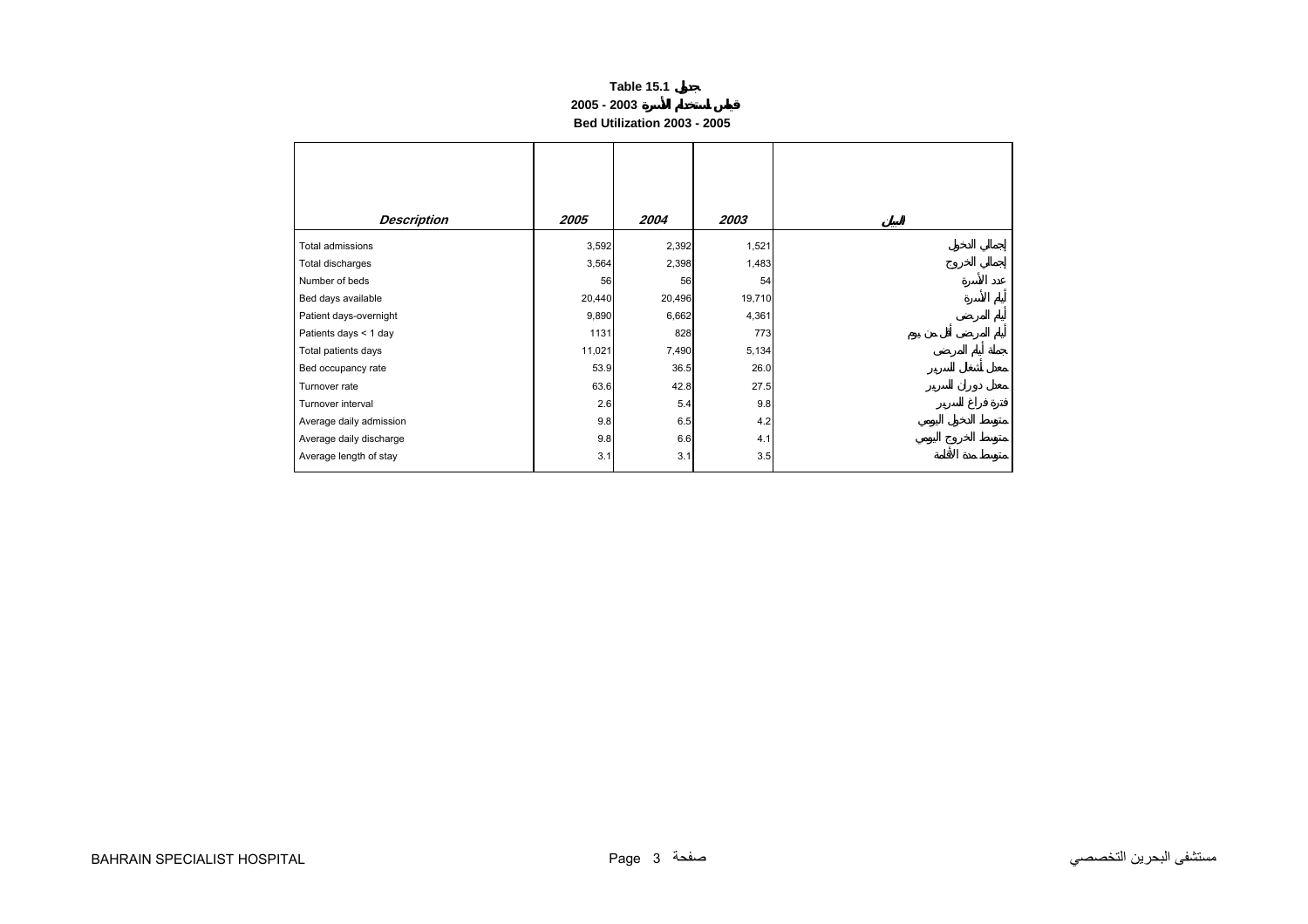# **2005 ( ) Discharges ( Alive and Dead ) by Department 2005**

<span id="page-2-0"></span>

|                       | <b>Total</b> |       | <b>Dead</b> |     | Alive |       |  |
|-----------------------|--------------|-------|-------------|-----|-------|-------|--|
| <b>Department</b>     | %            | No.   | %           | No. | %     | No.   |  |
| Medical               | 52.3         | 1,865 | 93.3        | 14  | 52.2  | 1,851 |  |
| E.N.T                 | 3.6          | 127   | 6.7         |     | 3.6   | 126   |  |
| Obstetrics/Gynecology | 25.0         | 891   |             |     | 25.1  | 891   |  |
| Surgery               | 5.0          | 179   |             |     | 5.0   | 179   |  |
| Paediatric            | 13.7         | 488   |             |     | 13.8  | 488   |  |
| Opthalmology          | 0.4          | 14    |             |     | 0.4   | 14    |  |
| <b>Total</b>          | 100.0        | 3,564 | 100.0       | 15  | 100.0 | 3,549 |  |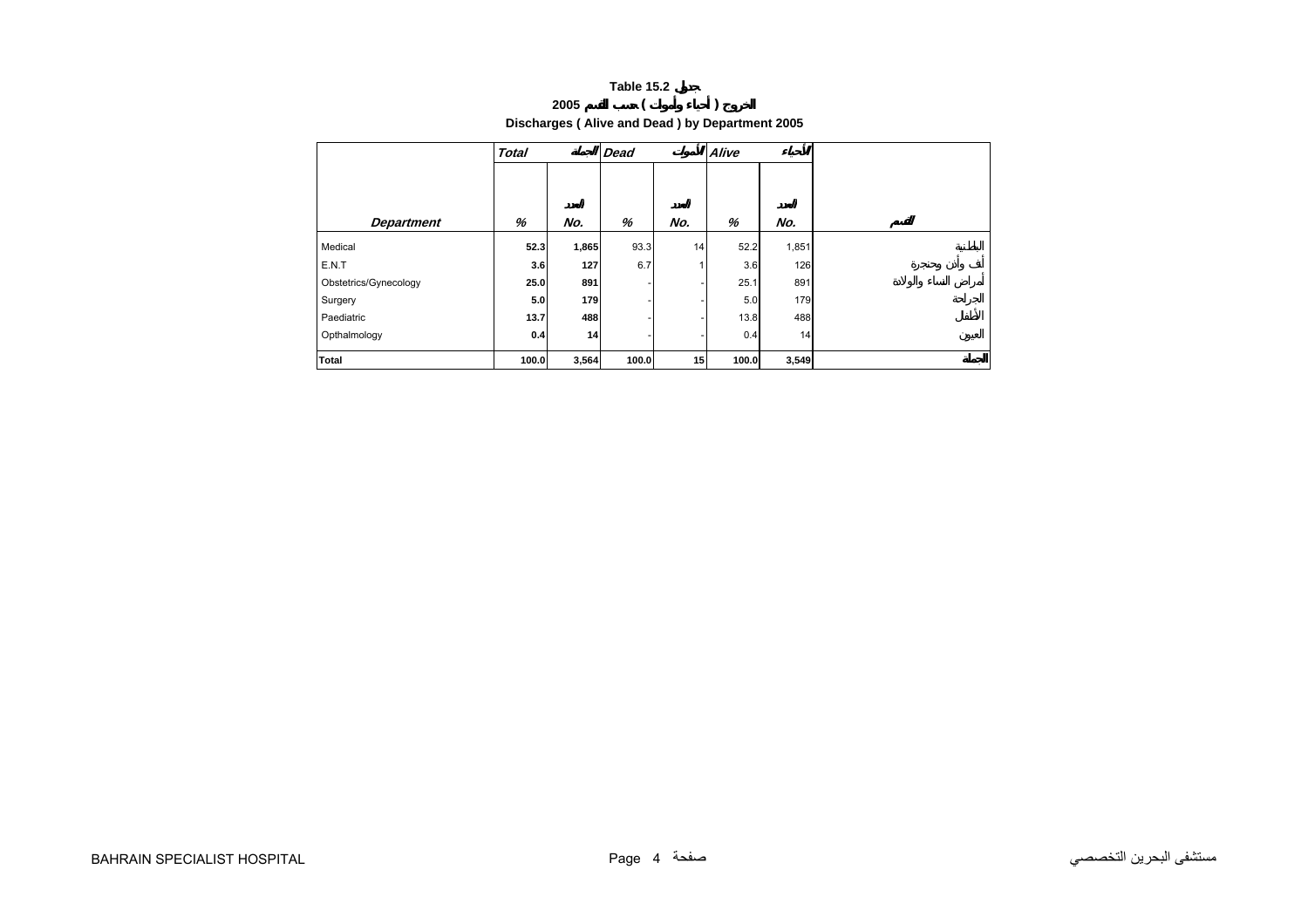**2005**

# **Out-Patient Visits by Department, Nationality and Sex 2005**

<span id="page-3-0"></span>

|                         | <b>Total</b> |        |             | Non-Bahraini |        |       | <b>Bahraini</b> |        |        |  |
|-------------------------|--------------|--------|-------------|--------------|--------|-------|-----------------|--------|--------|--|
|                         |              |        |             |              |        |       |                 |        |        |  |
|                         |              |        |             |              |        |       |                 |        |        |  |
| <b>Department</b>       | Total        | Female | <b>Male</b> | Total        | Female | Male  | <b>Total</b>    | Female | Male   |  |
| <b>General Practice</b> | 1,435        | 750    | 685         | 585          | 251    | 334   | 850             | 499    | 351    |  |
| Dental                  | 1,977        | 939    | 1,038       | 1,109        | 494    | 615   | 868             | 445    | 423    |  |
| Medical                 | 16,165       | 8,721  | 7,444       | 5,527        | 2,467  | 3,060 | 10,638          | 6,254  | 4,384  |  |
| Obstetrics & Gynecology | 15,345       | 15,345 |             | 3,527        | 3,527  |       | 11,818          | 11,818 |        |  |
| Paediatrics             | 2,719        | 1,398  | 1,321       | 931          | 466    | 465   | 1,788           | 932    | 856    |  |
| Surgical                | 8,048        | 4,230  | 3,818       | 2,875        | 1,513  | 1,362 | 5,173           | 2,717  | 2,456  |  |
| Orthopedics             | 2,917        | 1,510  | 1,407       | 797          | 368    | 429   | 2,120           | 1,142  | 978    |  |
| E.N.T.                  | 2,647        | 1,301  | 1,346       | 806          | 374    | 432   | 1,841           | 927    | 914    |  |
| Dermatology             | 2,873        | 1,941  | 932         | 1,113        | 722    | 391   | 1,760           | 1,219  | 541    |  |
| Total                   | 54,126       | 36,135 | 17,991      | 17,270       | 10,182 | 7,088 | 36,856          | 25,953 | 10,903 |  |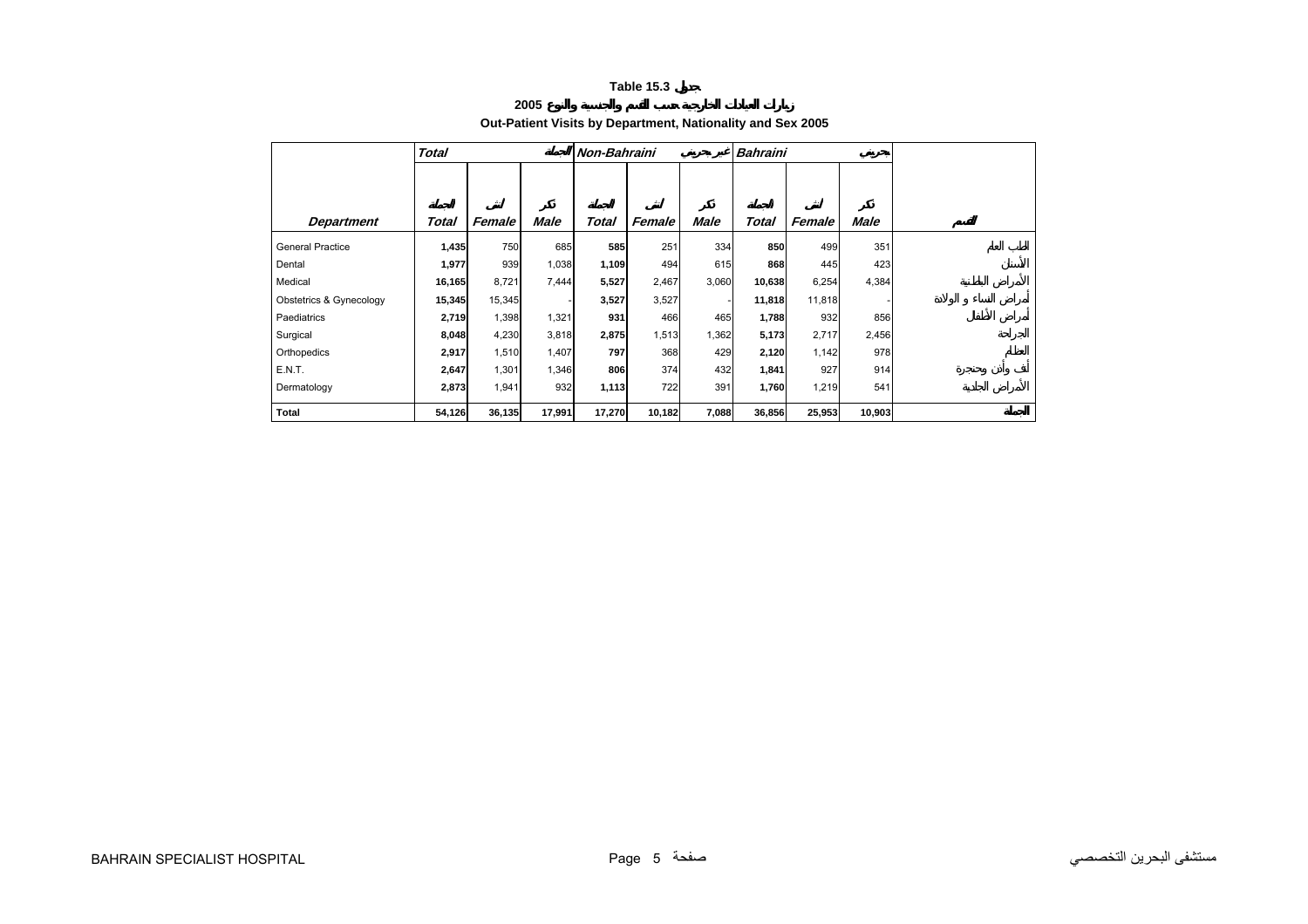# **2005Medical and Allied Health Manpower by Category, Nationality and Sex 2005**

<span id="page-4-0"></span>

|                                                                         | <b>Total</b> |        |      | الجملة Non-Bahraini |        |      | Bahraini غير بحريني |        | بعريني |
|-------------------------------------------------------------------------|--------------|--------|------|---------------------|--------|------|---------------------|--------|--------|
|                                                                         | الجعلة       | أنشى   | نکر  | الجملة              | أننشى  | نكر  | الجعلة              | أنشى   | نکر    |
| Category                                                                | Total        | Female | Male | <b>Total</b>        | Female | Male | <b>Total</b>        | Female | Male   |
| Physicians                                                              | 32           | 12     | 20   | 31                  | 12     | 19   |                     |        |        |
| Dentists                                                                |              |        |      |                     |        |      |                     |        |        |
| Nurses *                                                                | 53           | 52     |      | 52                  | 51     |      |                     |        |        |
| Pharmacists & Technicians                                               |              |        |      |                     |        |      |                     |        |        |
| Dental Hygienists & Technicians                                         |              |        |      |                     |        |      |                     |        |        |
| Laboratory Technologists & Technicians                                  |              |        |      |                     |        |      |                     |        |        |
| Radiographers and Technicians                                           |              |        |      |                     |        |      |                     |        |        |
| Physiotherapists, Occupational Therapists & Technicians                 |              |        |      |                     |        |      |                     |        |        |
| Audio Visual Technician                                                 |              |        |      |                     |        |      |                     |        |        |
| Electro Encephalograph                                                  |              |        |      |                     |        |      |                     |        |        |
| Paramedic and Respiratory Specialist                                    |              |        |      |                     |        |      |                     |        |        |
| * Nurses excluding practical nurses and other grades below staff nurse. |              |        |      |                     |        |      |                     |        |        |

مستشفى البحرين التخصصي صفحة 6 Page HOSPITAL SPECIALIST BAHRAIN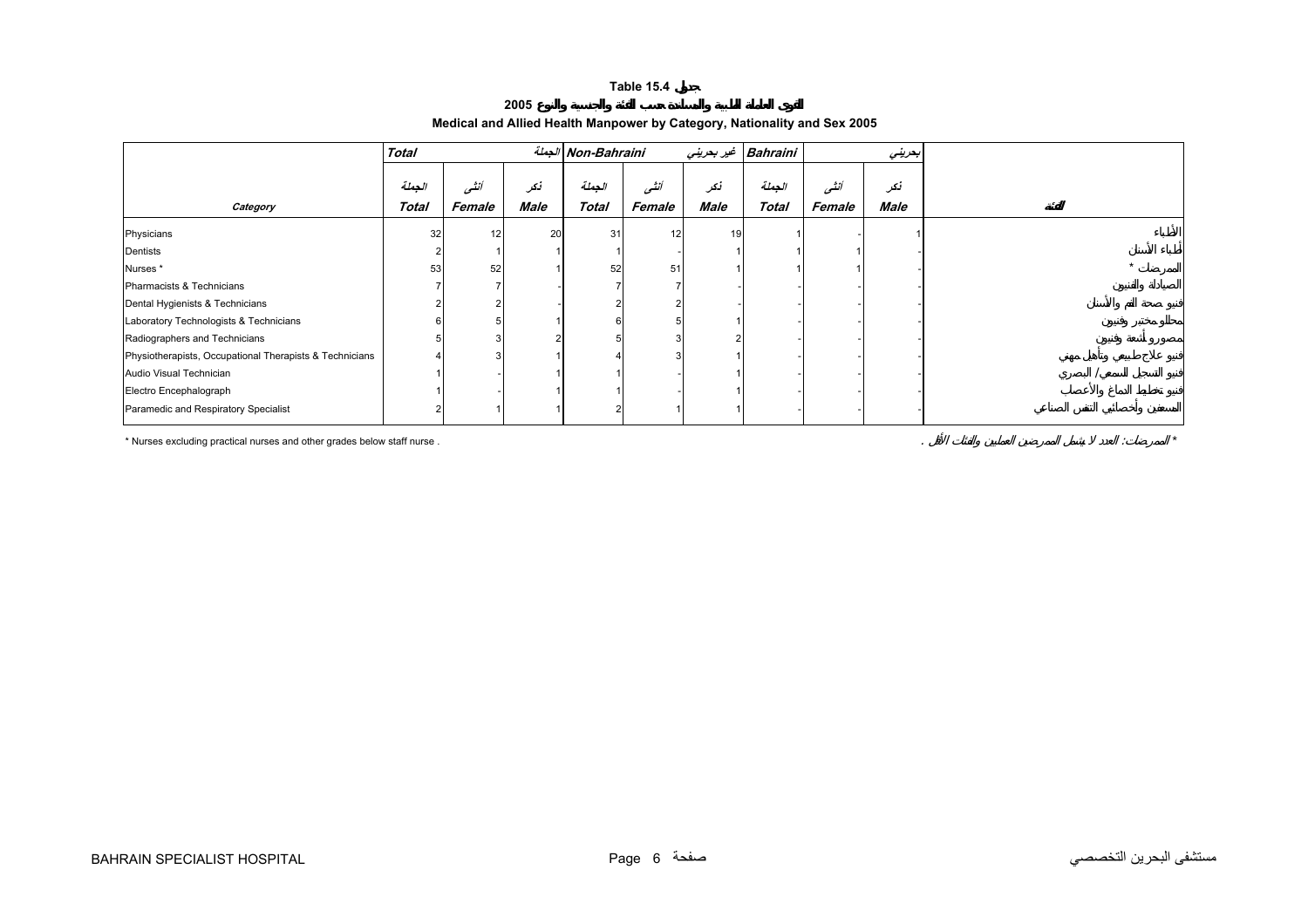**2005**

|  |  | Births by Nationality and Type of Delivery 2005 |  |  |  |  |
|--|--|-------------------------------------------------|--|--|--|--|
|--|--|-------------------------------------------------|--|--|--|--|

<span id="page-5-0"></span>

|                                   |                               |                               |                                    | <b>Live Births</b>                 |               |                                    |               |  |
|-----------------------------------|-------------------------------|-------------------------------|------------------------------------|------------------------------------|---------------|------------------------------------|---------------|--|
| <b>Births</b>                     |                               |                               |                                    | Premature                          |               | <b>Full Term</b>                   |               |  |
|                                   |                               |                               |                                    |                                    |               |                                    |               |  |
| Nationality / type<br>of delivery | <b>Total</b><br><b>Births</b> | <b>Still</b><br><b>Births</b> | <b>Total Live</b><br><b>Births</b> | Congenital<br><b>Abnormalities</b> | <b>Normal</b> | Congenital<br><b>Abnormalities</b> | <b>Normal</b> |  |
| <b>Bahraini</b>                   |                               |                               |                                    |                                    |               |                                    |               |  |
| Normal Delivery                   |                               |                               |                                    |                                    |               |                                    |               |  |
| Vertex                            | 163                           |                               | 161                                |                                    |               | 12                                 | 141           |  |
| <b>Breech</b>                     |                               |                               |                                    |                                    |               |                                    |               |  |
|                                   |                               |                               |                                    |                                    |               |                                    |               |  |
| <b>Assisted Delivery</b>          |                               |                               |                                    |                                    |               |                                    |               |  |
| Vacuum                            | 6                             |                               | 6                                  |                                    |               |                                    | 5             |  |
| Forceps                           |                               |                               | 82                                 |                                    |               |                                    |               |  |
| Caesarian section                 | 82                            |                               |                                    |                                    |               | 6                                  | 72            |  |
| <b>Total Bahraini</b>             | 251                           | 2                             | 249                                |                                    | 12            | 18                                 | 218           |  |
| Non-Bahraini                      |                               |                               |                                    |                                    |               |                                    |               |  |
| Normal Delivery                   |                               |                               |                                    |                                    |               |                                    |               |  |
| Vertex                            | 53                            |                               | 53                                 |                                    |               | 6                                  | 47            |  |
| <b>Breech</b>                     |                               |                               |                                    |                                    |               |                                    |               |  |
|                                   |                               |                               |                                    |                                    |               |                                    |               |  |
| <b>Assisted Delivery</b>          |                               |                               |                                    |                                    |               |                                    | 3             |  |
| Vacuum<br>Forceps                 | 3                             |                               |                                    |                                    |               |                                    |               |  |
| Caesarian section                 | 34                            |                               | 34                                 |                                    |               |                                    | 32            |  |
|                                   |                               |                               |                                    |                                    |               |                                    |               |  |
| <b>Total Non-Bahraini</b>         | 90                            |                               | 90                                 |                                    |               | 7                                  | 82            |  |
| <b>Total</b>                      | 341                           | $\overline{2}$                | 339                                |                                    | 13            | 25                                 | 300           |  |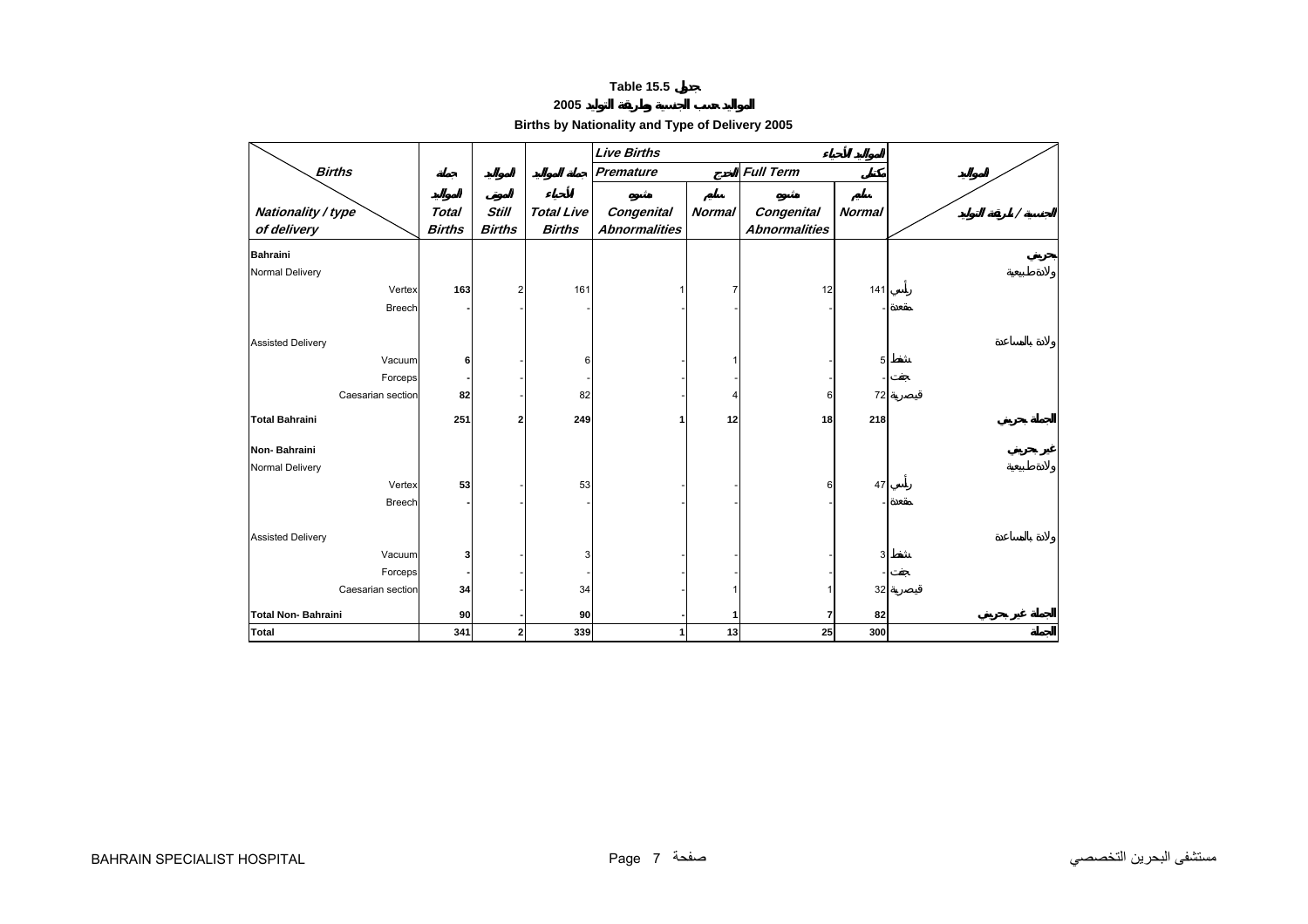### **2005**

### **Major and Minor Operations 2005**

<span id="page-6-0"></span>

|                         | <b>Procedure Type</b> |              |          |          |
|-------------------------|-----------------------|--------------|----------|----------|
|                         |                       |              |          |          |
|                         |                       |              |          |          |
| <b>Department</b>       | Total                 | <b>Minor</b> | Major    |          |
| General Surgery         | 208                   | 58           | 150      |          |
| Orthopedics & Fracture  | 90                    | 47           | 43       |          |
| Urology                 | 98                    | 2            | 96       |          |
| <b>Plastic Surgery</b>  | 192                   | 33           | 159      |          |
| Paediatrics             | 102                   | 65           | 37       |          |
| Ear, Nose & Throat      | 82                    |              | 82       |          |
| Opthalmology            | 15                    | 13           | 2        |          |
| Obstetrics & Gynecology | 398                   | 24           | 374      |          |
| Dental                  | 11                    |              | 11       |          |
| Endoscopies             | 732                   | $\cdots$     | $\cdots$ | المناظير |
| <b>Total</b>            | 1,928                 | 242          | 954      |          |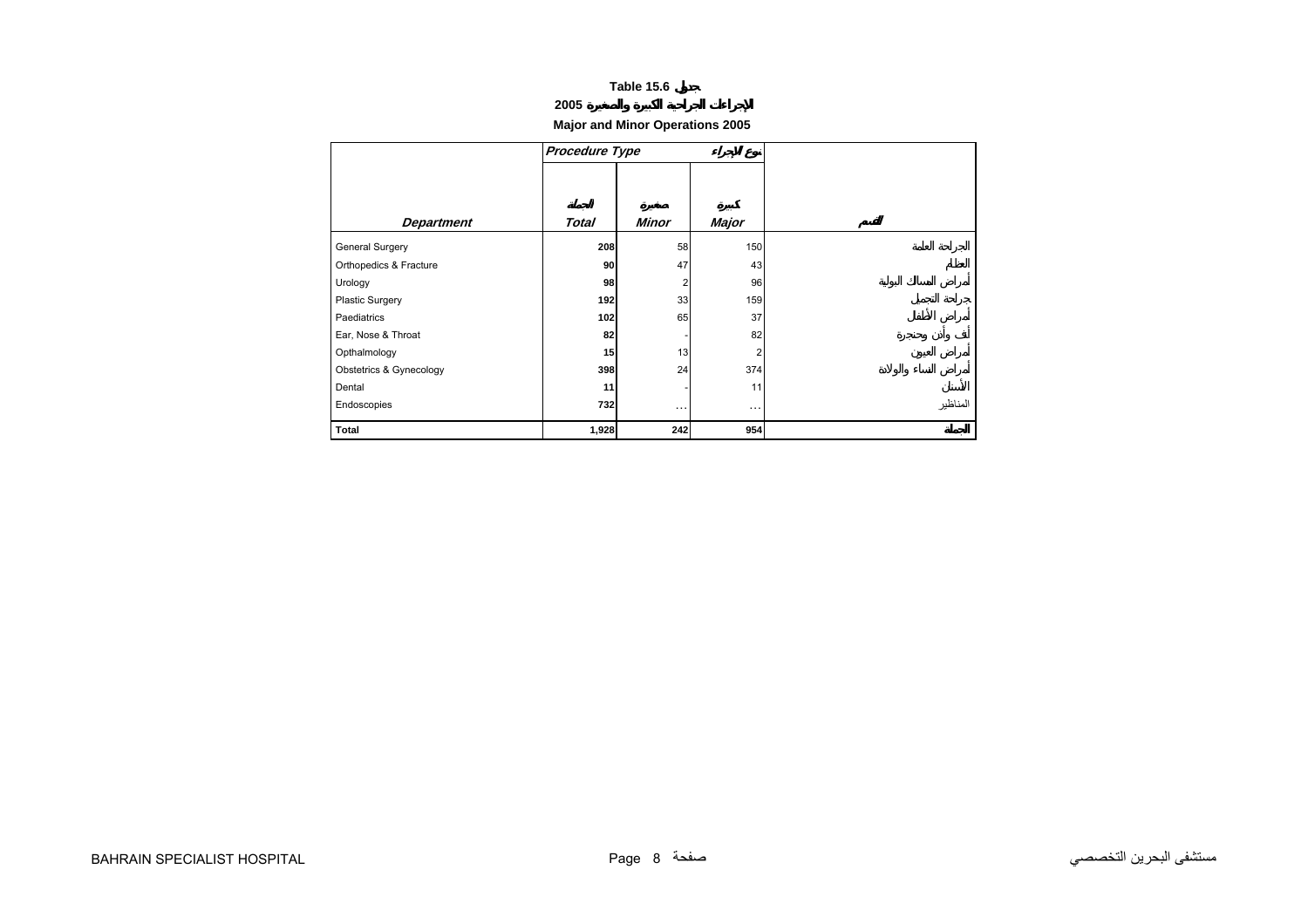**2005**

# **Dental Treatment by Type of Treatment, Nationality and Sex 2005**

<span id="page-7-0"></span>

|                          | <b>Total</b> |                |             | Non-Bahraini |        |             | <b>Bahraini</b> |        |             |  |
|--------------------------|--------------|----------------|-------------|--------------|--------|-------------|-----------------|--------|-------------|--|
|                          |              |                |             |              |        |             |                 |        |             |  |
|                          |              |                |             |              |        |             |                 |        |             |  |
| <b>Type of Treatment</b> | <b>Total</b> | Female         | <b>Male</b> | Total        | Female | <b>Male</b> | <b>Total</b>    | Female | <b>Male</b> |  |
| General treatment        | 2,292        | 1,047          | 1,245       | 1,302        | 567    | 735         | 990             | 480    | 510         |  |
| Gum treatment            | 460          | 203            | 257         | 234          | 99     | 135         | 226             | 104    | 122         |  |
| Nerve                    | 44           | 20             | 24          | 21           | 11     | 10          | 23              | 9      | 14          |  |
| Surgical treatment       | 65           | 27             | 38          | 38           | 15     | 23          | 27              | 12     | 15          |  |
| Filling                  | 1,040        | 527            | 513         | 560          | 285    | 275         | 480             | 242    | 238         |  |
| Extraction               | 98           | 48             | 50          | 54           | 22     | 32          | 44              | 26     | 18          |  |
| Denture                  | 11           | 3 <sup>1</sup> | 8           | 8            | 2      | 6           |                 |        | 2           |  |
| Others                   | 7            | 3 <sup>1</sup> | 4           |              |        | 4           |                 |        |             |  |
| <b>Total</b>             | 4,017        | 1,878          | 2,139       | 2,224        | 1,004  | 1,220       | 1,793           | 874    | 919         |  |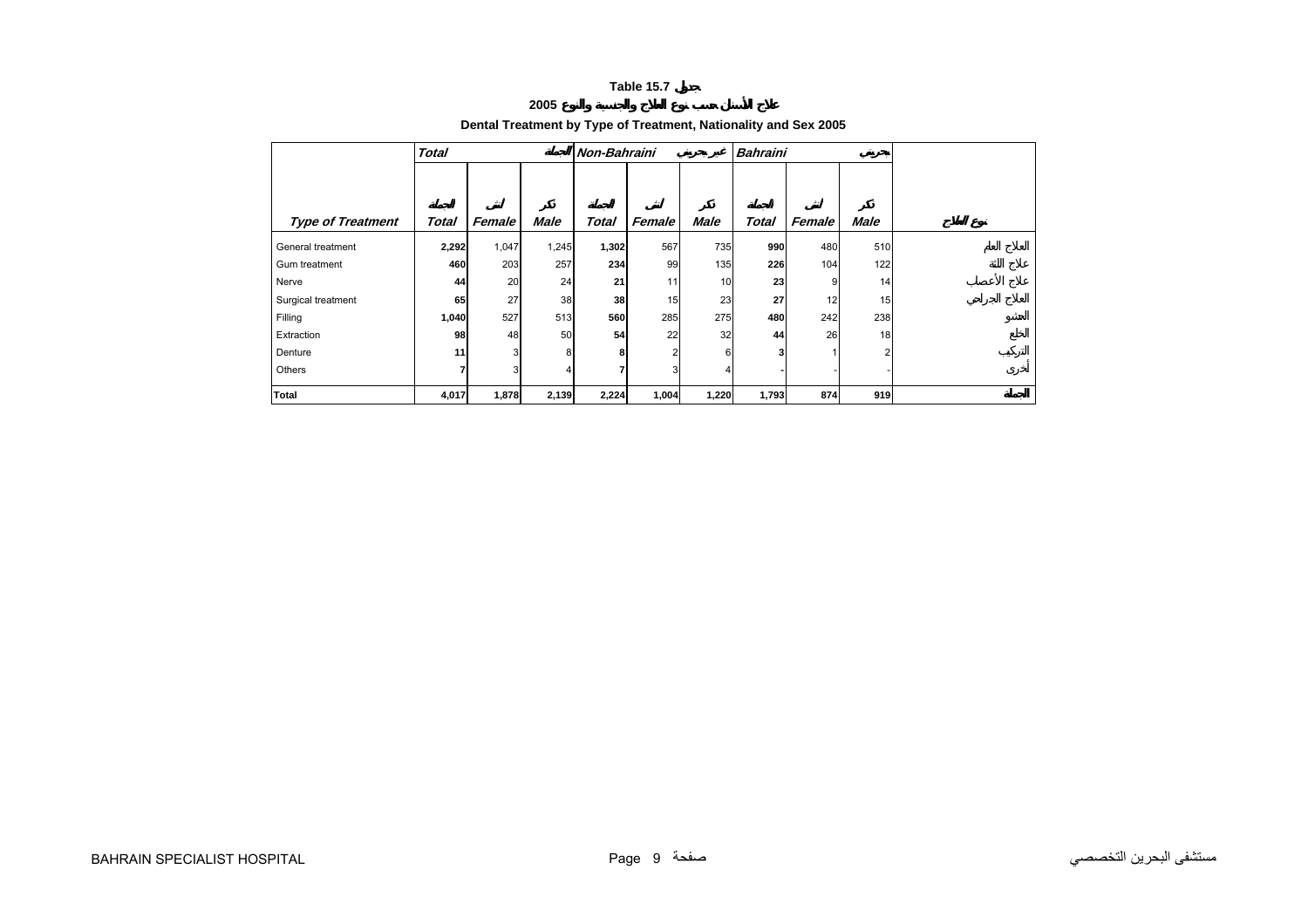**2005**

# **Immunizations by Type of Vaccine, Age Groups and Nationality 2005**

<span id="page-8-0"></span>

|       | <b>Total</b>   |                   |       | $2 - 5$ years |                   |           | $1 - 2$ years |                   |           | Below 1 year      |           |                            |             |  |
|-------|----------------|-------------------|-------|---------------|-------------------|-----------|---------------|-------------------|-----------|-------------------|-----------|----------------------------|-------------|--|
|       |                |                   |       |               |                   |           |               |                   |           |                   |           |                            |             |  |
|       | Non-           |                   |       | Non-          |                   |           | Non-          |                   |           | Non-              |           | Type of vaccine            | نوع التطعيم |  |
| Total |                | Bahraini Bahraini | Total |               | Bahraini Bahraini | Total     |               | Bahraini Bahraini | Total     | Bahraini Bahraini |           |                            |             |  |
|       |                |                   |       |               |                   |           |               |                   |           |                   |           | <b>Hepatitis B/DPT/HIB</b> | 1()<br>( )  |  |
| 118   | 60             | 58                |       |               |                   | 6         |               |                   | 112       | 55                | 57        | Dose 1                     |             |  |
| 74    | 29             | 45                |       |               |                   |           |               |                   | 72        | 27                | 45        | Dose 2                     |             |  |
| 72    | 33             | 39                |       |               |                   |           |               |                   | 70        | 31                | 39        | Dose 3                     |             |  |
| 18    | $\overline{7}$ | 11                |       |               |                   |           |               |                   | 15        | $\overline{4}$    | 11        | Booster 1 dose             |             |  |
|       |                |                   |       |               |                   |           |               |                   | <b>NA</b> | <b>NA</b>         | <b>NA</b> | Booster 2 dose             |             |  |
|       |                |                   |       |               |                   |           |               |                   |           |                   |           |                            |             |  |
|       |                |                   |       |               |                   |           |               |                   |           |                   |           | Poliomyelitis              |             |  |
| 129   | 58             | 71                |       | 3             |                   |           |               |                   | 117       | 50                | 67        | Dose 1                     |             |  |
| 75    | 30             | 45                |       |               |                   |           |               |                   | 71        | 29                | 42        | Dose 2                     |             |  |
| 82    | 47             | 35                |       |               |                   |           |               |                   | 75        | 42                | 33        | Dose 3                     |             |  |
| 54    | 17             | 37                | 10    |               |                   | 28        |               | 25                | 16        | 11                |           | Booster 1 dose             |             |  |
| 20    | 9              | 11                |       |               |                   | <b>NA</b> | <b>NA</b>     | <b>NA</b>         | 16        | 5                 | 11        | Booster 2 dose             |             |  |
|       |                |                   |       |               |                   |           |               |                   |           |                   |           | Mumps, Measles, Rubella    |             |  |
| 34    | 26             | 8                 | 11    | 8             |                   | 22        | 18            |                   |           |                   |           | Dose 1                     |             |  |
|       | 3              |                   |       |               |                   | <b>NA</b> | <b>NA</b>     | <b>NA</b>         | <b>NA</b> | <b>NA</b>         | <b>NA</b> | Dose 2                     |             |  |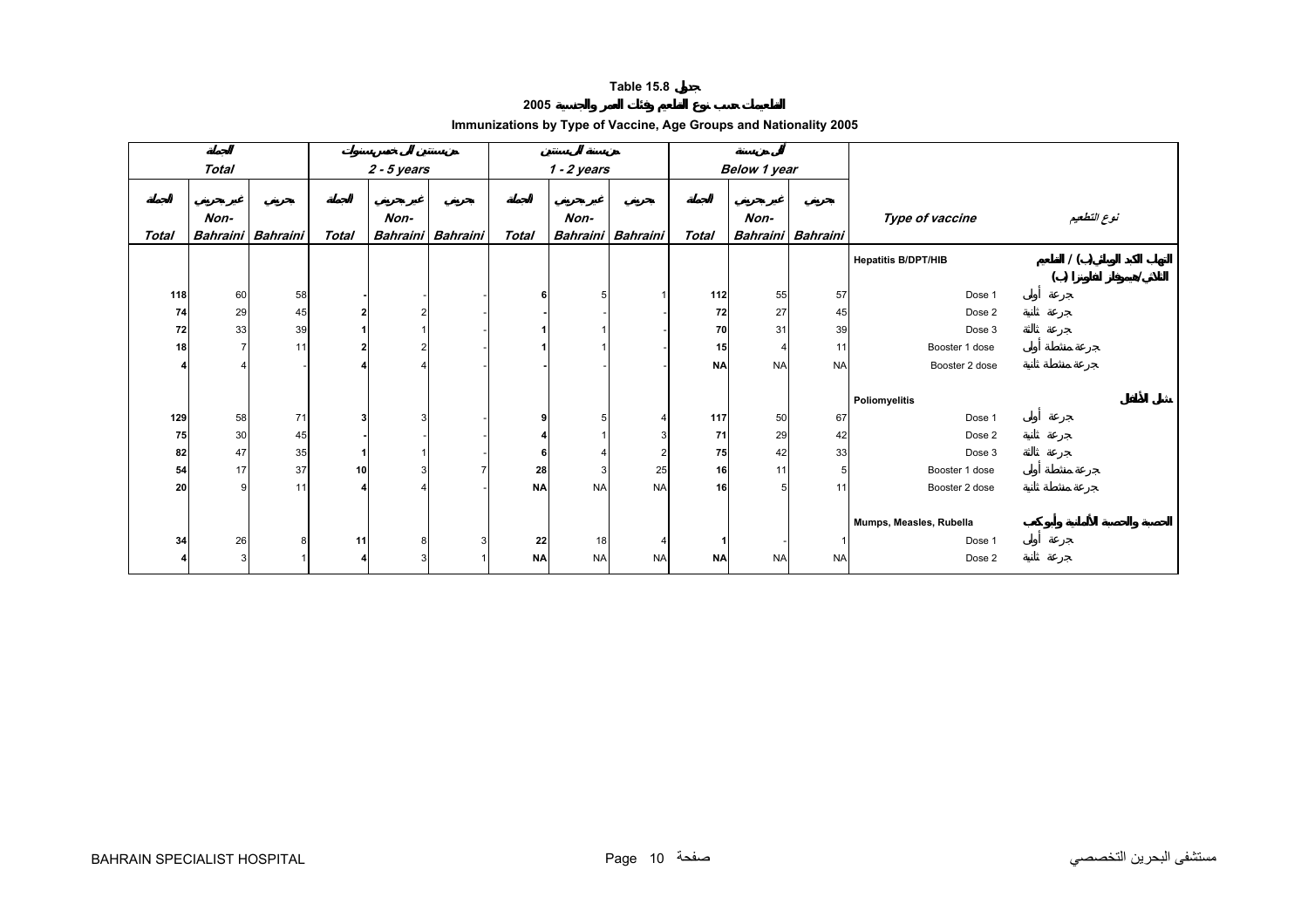# **Table 15.9 2005 - 2003Laboratory Tests 2003 - 2005**

<span id="page-9-0"></span>

| Type of Test                            | <i><b>2005</b></i> | 2004   | 2003   |
|-----------------------------------------|--------------------|--------|--------|
| Clinical chemistry of blood             | 18,629             | 11,878 | 11,872 |
| Clinical chemistry of other body fluids | 336                | 281    |        |
| Chemical function tests                 |                    |        |        |
| Endocrine function tests & enzymes      | 8,257              | 2,506  |        |
| Microbiology                            | 5,747              | 9,438  | 5,175  |
| Serology & immunology                   | 10,455             | 17,751 |        |
| Mycology & parasitology                 | 736                | 1,104  |        |
| Hematology                              | 8,240              | 5,465  | 4,106  |
| General pathology                       | 6,527              | 1,415  | 1,107  |
| Other laboratory tests                  | 2,754              | 923    | 149    |
| Total                                   | 61,681             | 50,761 | 22,409 |

# **2005 - 2003 Radiology Procedures 2003 - 2005 جدول 15.10 Table**

| <b>Type of Procedure</b>                                       | 2005         | 2004         | 2003         |
|----------------------------------------------------------------|--------------|--------------|--------------|
| Plain & general radiography<br>Radiography with contrast media | 9,830<br>853 | 8,873<br>695 | 4,790<br>306 |
| Total                                                          | 10,683       | 9,568        | 5,096        |